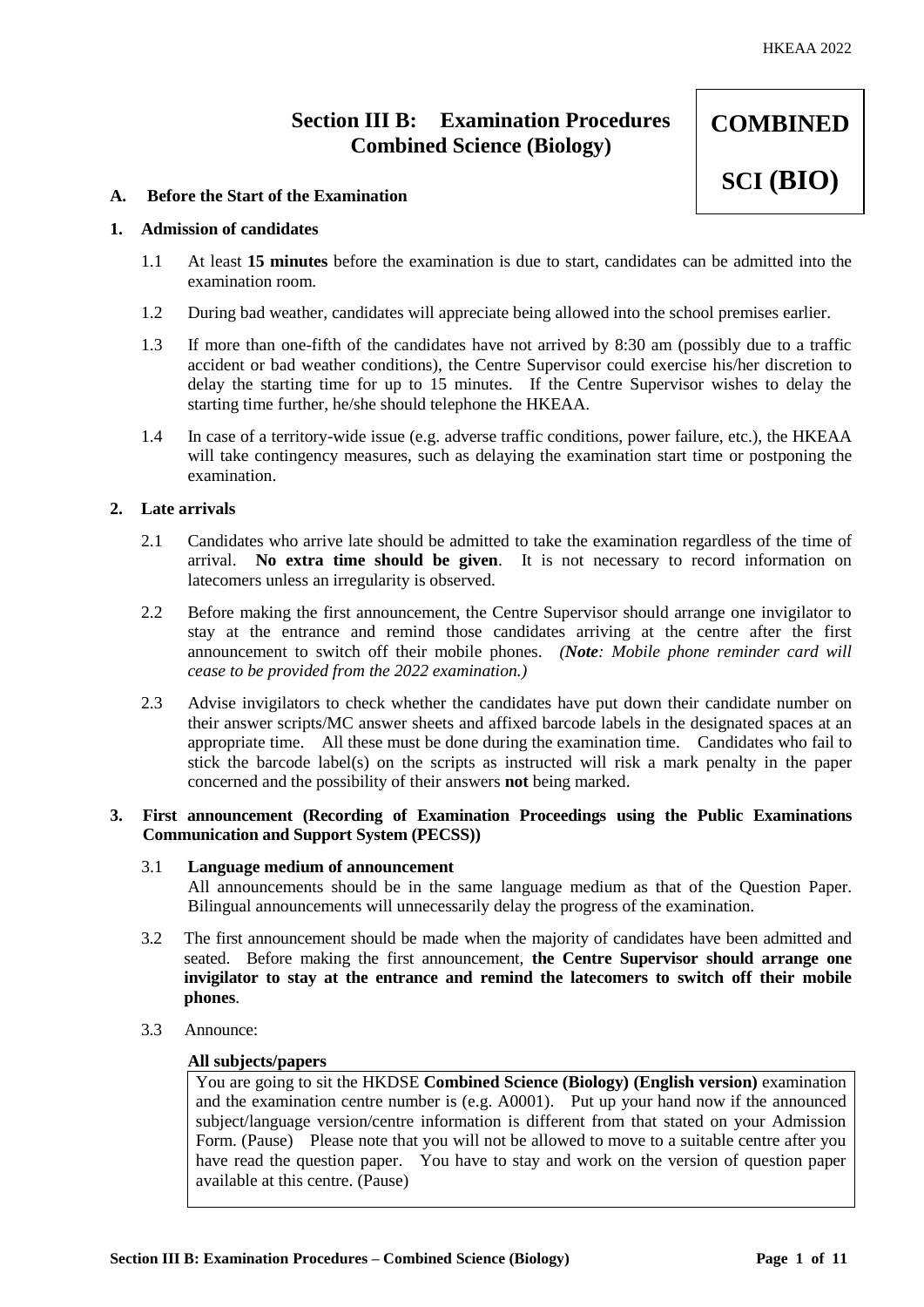The 'Public Examinations Communication  $\&$  Support System' has been installed at this examination centre. The centre conditions and examination proceedings will be recorded. Only authorised persons of the HKEAA can view, store or handle the recordings. The recordings will be destroyed upon closing of the examination year.

3.4 In case a candidate claims that the subject/language version/centre information announced by the Centre Supervisor is different from that stated on his/her Admission Form, the **Centre Supervisor should arrange an invigilator to distribute the 'Notes for Wrong Centre or Wrong Version Candidates'** (**SR3(Notes) -** see *Specimen 40*) to the candidate concerned and let him/her decide whether or not to remain sitting the examination in this centre. For handling cases of wrong centre/wrong version candidates, please refer to *Section IV paragraphs 15 and 16*.

## **4. Second announcement (Checking of personal belongings)**

Announce:

## **(All subjects/papers)**

Check that you have taken the correct seat according to the seat number as stated on your Admission Form. Place your Admission Form and Identity Card or identification document on the top right-hand corner of your desk and not inside any folder. If you bring a folder, you must put it under your chair. Put up your hand if you have any questions. (Pause)

Put all the stationery you need to use on your desk. If you have brought a pencil case, put it in your bag or under your chair. (Pause)

If you intend to use a calculator during the examination, put the calculator on your desk. Remove the calculator cover/jacket and place it inside your bag or under the chair. Check your calculator now to make sure that no writings or markings have been made on the calculator. (Pause)

If you have brought a mobile phone, take out the phone now. Check to see if it has been switched off. (Pause) If not, switch it off now. You should also ensure that the alarm function of the phone has also been turned off and no sound will be emitted. (Pause for 15 seconds to ensure that candidates are complying with the instructions)

Now place the phone under your chair in a position clearly visible to the invigilators. (Pause)

If you have question paper(s) from previous examination session(s), notes, pieces of paper, books and dictionaries etc., put them in your bag. If you have brought any electronic devices (such as tablet, multimedia player, electronic dictionary, databank watch, smart watch, wireless earphones or other wearable technologies with communication or data storage functions, etc.), or articles that can emit sound, switch them off now (if possible) and put them in your bag or under your chair. (Pause)

Zip up your bag and put it under your chair. Do not leave your bag in the aisle. If you do not have a bag, put your purse and your mobile phone under your chair but bring all your other belongings to the front of the hall and put them … (Please clearly tell the candidates the location which you assign and ask an invigilator to assist).

Please note that if you are found to have any unauthorised materials on your desk or in the drawer of your desk, on your body or in your clothing after the Question Papers have been distributed, or any electronic devices (including mobile phone) switched on during the examination, you will receive a mark penalty, subject downgrading or even be disqualified from the whole examination.

Put up your hand if you have any questions. (Pause)

#### **Note:**

Repeat this announcement nearer the start of the examination if there are a lot of latecomers.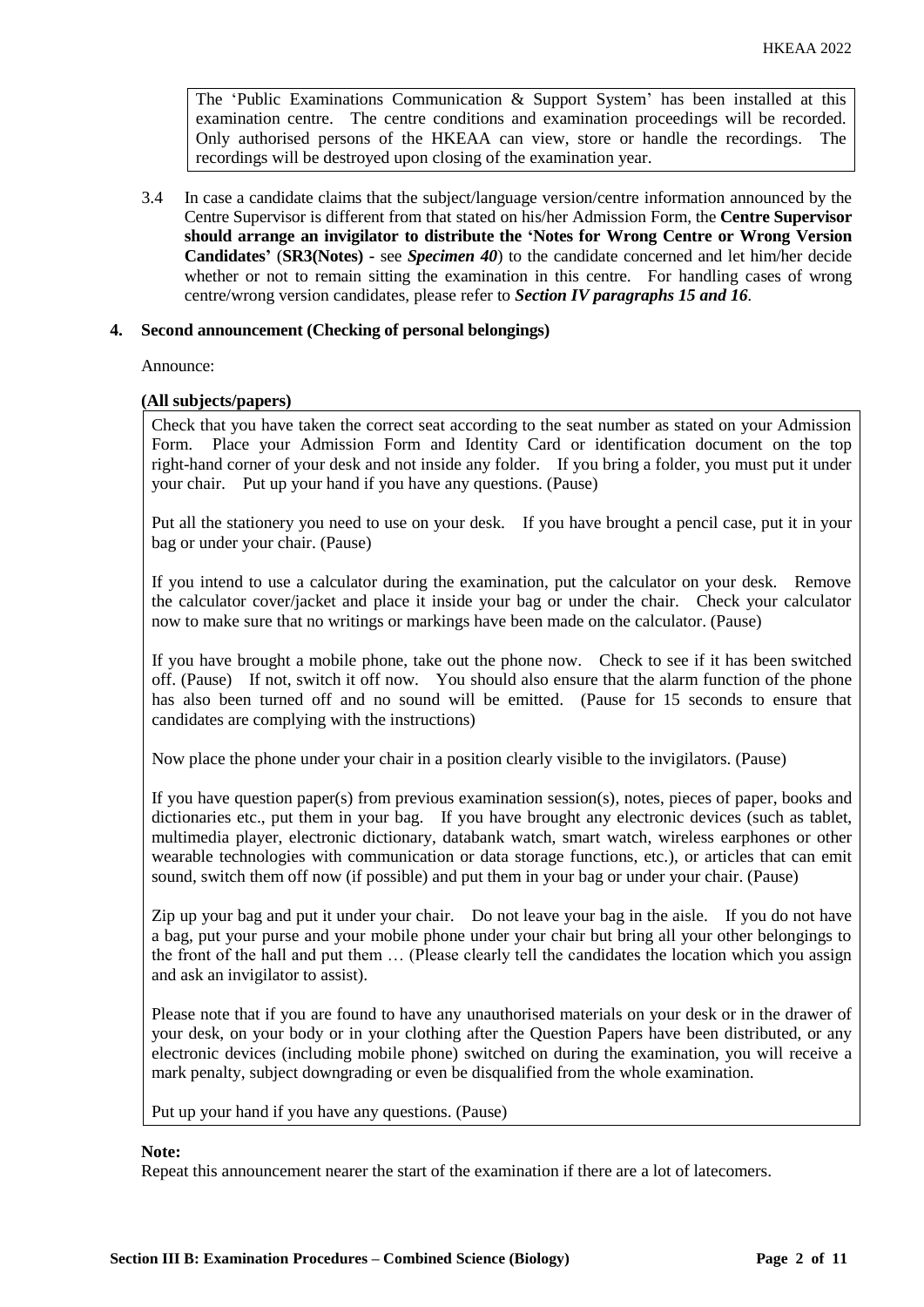The Centre Supervisor should ask the invigilators to check that the candidates follow these instructions. **Before the examination begins, should no mobile phone be found under a candidate's chair, invigilators may ask the candidate concerned if he/she has brought a mobile phone.**

## **5. Third announcement (Checking of barcode labels)**

## **Combined Science (Biology)**

You should have on your desk a barcode sheet. Put up your hand if you do not. (Pause)

Your English name has been printed on the top of the barcode sheet. Each barcode label on the sheet has been printed with your candidate number, centre number, seat number and the subject/paper name. Please check to make sure that you have been given the correct barcode sheet. Put up your hand if you have any questions. (Pause)

After the start of the examination, you should first write your Candidate Number in the boxes provided on the front cover of the Question-Answer Book. You should copy your Candidate Number from your Admission Form. Moreover, you should stick barcode labels in the designated spaces on the cover and the inner pages of your Question-Answer Book. You should also stick a barcode label, write your Candidate Number and name and sign on the MC answer sheet.

If you use a supplementary answer sheet or graph paper, you should also write your Candidate Number and affix a barcode label in the designated space. Do not fold, scratch or stain the barcode labels.

No extra time will be given to candidates for sticking the barcode labels on after the 'Stop working' announcement.

Each page of the Question-Answer Book, supplementary answer sheet and graph paper has been printed with a page number. Do not change any of the page numbers or write your answers near them as this might affect the scanning of your script. It should also be noted that answers written in the margins will not be marked.

## **6. Fourth announcement (Checking of MC answer sheets)**

#### **Combined Science (Biology)**

| You should have on your desk an MC answer sheet. Put up your hand if you do not. (Pause) |  |
|------------------------------------------------------------------------------------------|--|
| Now, read the Instructions on the MC answer sheet. (Pause)                               |  |

## **7. Fifth announcement (Distribution of Question Papers and Question-Answer Books)**

The Centre Supervisor should check carefully whether the Question Papers and Question-Answer Books are **for the correct session**. The Centre Supervisor should then unseal and **open the packets of Question Papers and Question-Answer Books in front of the invigilators and candidates**. After ensuring that there are sufficient copies for distribution, announce:

# **Combined Science (Biology)**

The Question Paper and Question-Answer Book will be distributed now. Make sure you have put away all unauthorised articles; otherwise you will be penalised. (Pause to allow sufficient time, say 10 seconds, for candidates to put away their unauthorised articles)

Do not turn over your Question Paper or Question-Answer Book and do not start writing until you are told to do so.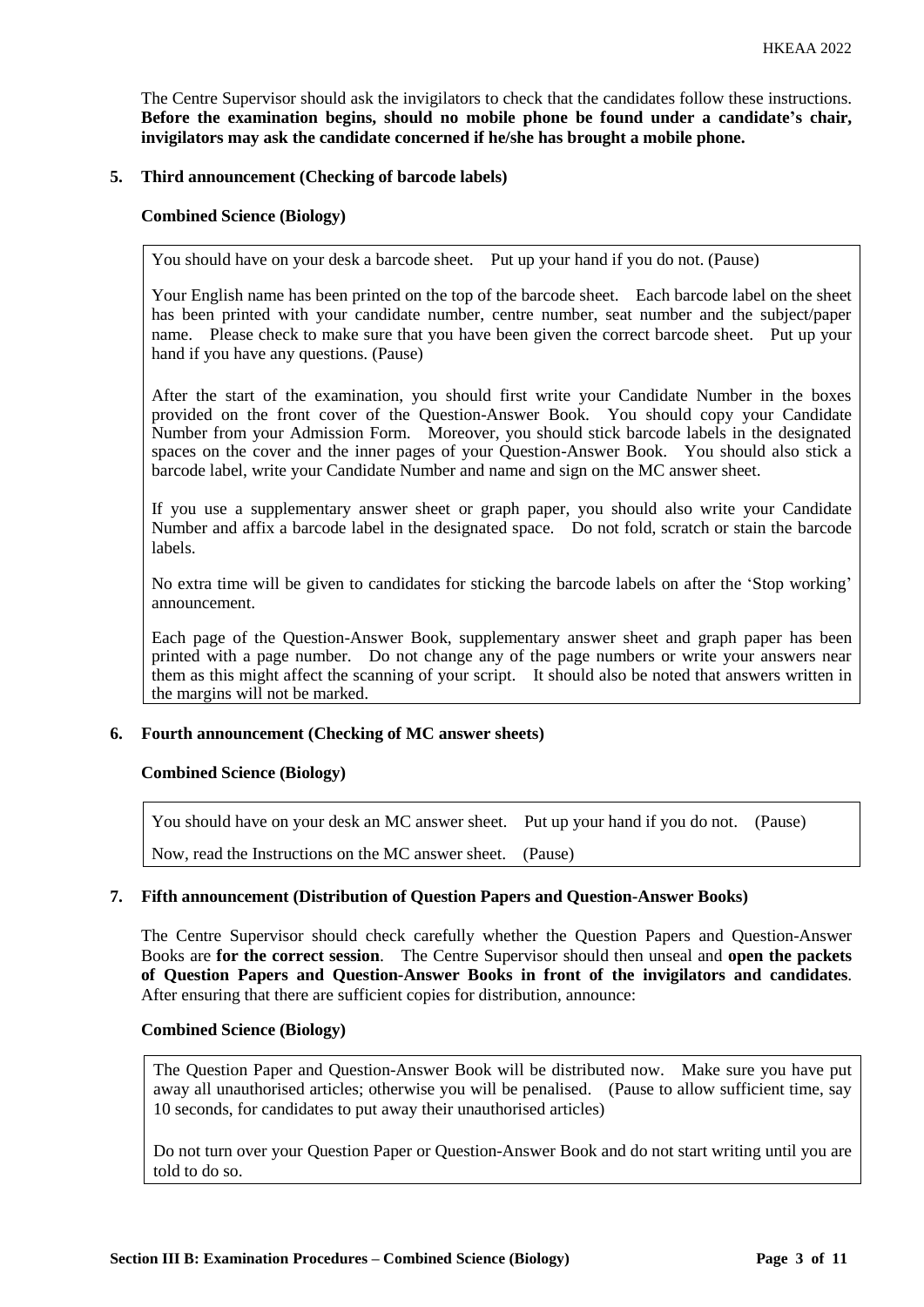The Centre Supervisor should then give the Question Papers and Question-Answer Books to the invigilators and instruct them to distribute the papers to the candidates, with **the cover of the Question Papers and Question-Answer Books facing up**.

## **8. Sixth announcement (Checking of Question Papers and Question-Answer Books)**

#### **Combined Science (Biology)**

You should have on your desk a Question Paper, an MC answer sheet and a Question-Answer Book. Put up your hand if you do not. (Pause)

Answers for Section A must be marked on the MC answer sheet and answers for Section B should be put in the Question-Answer Book. You are advised to use a pencil to mark the answers on the MC answer sheet and use a blue or black pen to write the answers on the Question-Answer Book. Do not fold or puncture the MC answer sheet.

Now, read the Instructions on the cover of the Question Paper and Question-Answer Book. Do not turn over the Question Paper and Question-Answer Book until you are told to do so. (Pause for 15 seconds)

## **9. Seventh announcement (Checking of Question Papers and start of the examination)**

9.1 Before the start of the examination, the Centre Supervisor should remind candidates to make sure that they do not have any electronic devices (including mobile phones) switched on or on the body. Then ask the candidates to open the Question Paper and Question-Answer Book to **check the number of pages/questions**. After the start of the examination, candidates should first write their candidate number in the boxes provided on the MC answer sheet and the front cover of their Question-Answer Book (candidates should also write their name and sign on the MC answer sheet), and affix barcode labels in the designated spaces on the MC answer sheet and the front cover and the inner pages of the Question-Answer Book according to the instructions on the cover. No extra time will be given to candidates for sticking the barcode labels after the 'Stop working' announcement.

#### **Combined Science (Biology)**

Before the examination begins, make sure that you have switched off your mobile phone, including the alarm function, and that you do not have any electronic devices on the body. (Pause to allow sufficient time, say 30 seconds, for candidates to do the final check)

Check your Question Paper and Question-Answer Book to make sure that there are no missing questions. Words like '**End of Paper**' or '**End of Section**' should appear after the last question. (Pause)

#### **Close the Question Paper and Question-Answer Book after checking.**

**After the announcement of the start of the examination**, you should first write your Candidate Number in the boxes provided on the front cover of the Question-Answer Book. You should copy your Candidate Number from your Admission Form. You should stick barcode labels in the designated spaces on the cover and the inner pages of your Question-Answer Book according to the Instructions on the cover. You should also stick a barcode label, write your Candidate Number and name and sign on the MC answer sheet.

**No extra time will be given** to candidates for sticking barcode labels after the 'Stop working' announcement.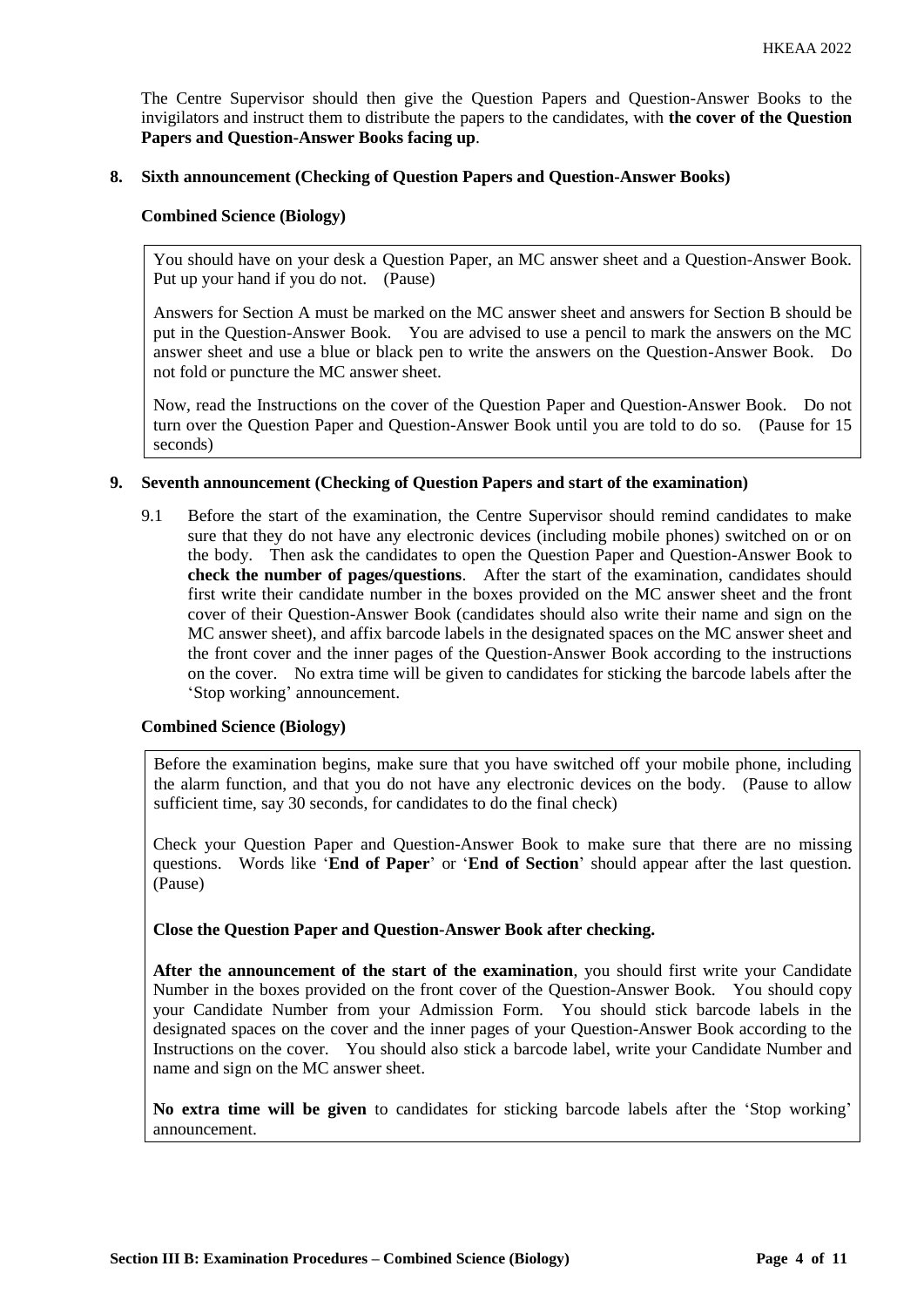- 9.2 The Centre Supervisor should **check if there is any Special Notice** which contains last-minute messages to candidates. The Special Notice, if any, is in a **bright yellow envelope** (see *Specimen 9*). If there is a Special Notice for the session, make an announcement according to the instructions in the Special Notice and write down the contents of the Special Notice on the blackboard for the candidates' reference, particularly the latecomers.
- 9.3 If there are no questions from the candidates, the Centre Supervisor should give the signal to begin by announcing:

**Combined Science (Biology)** (leaving early is allowed during the period after the first 30 minutes and before the last 15 minutes)

If you wish to leave early, you should put up your hand to seek an invigilator's permission. Early leavers are not allowed to take away the question papers.

According to the hall clock (my watch), the time is \_\_\_\_. The finishing time is \_\_\_\_. You may now start.

- 9.4 After the 'You may now start' announcement, the Centre Supervisor should write the actual starting time and the correct finishing time on the blackboard for the information of candidates and invigilators.
- 9.5 The Centre Supervisor should avoid the practice of writing up the starting and finishing times in advance, and should do this **only** when the precise times are known. If the hall has a clock visible to the candidates and is functioning properly (see **Notes** below), the Centre Supervisor should time the examination according to this clock. The Centre Supervisor may also refer to the digital timer available on the computer desktop of PECSS. Apart from providing a countdown of the examination time, the timer also provides reminders of the last 15 minutes, last 5 minutes and end of the examination session. The Centre Supervisor must ensure that candidates are given the full amount of time as specified on the Question Paper/Question-Answer Book. **No extra time** should be given to the candidates for reading the questions or for any other reason without specific instructions from the HKEAA.

## **Notes:**

- (1) The Centre Supervisor should check whether the hall clock is functioning properly before the start of the examination. If not, candidates should be reminded not to refer to the clock during the examination.
- (2) If there are two clocks in the hall (say one in the front of the hall and one at the back), the Centre Supervisor should use the one facing the candidates and inform the candidates of the clock he/she is using for timing the examination in order to avoid misunderstanding.
- 9.6 The Centre Supervisor should ensure that all examinations start punctually as scheduled in the timetable. If under special circumstances an examination has to be delayed (due to bad weather or insufficient Question Papers/Question-Answer Books being made available), the Centre Supervisor should ensure that the candidates are given the full amount of time as specified on the Question Paper/Question-Answer Book. **Under no circumstances should an examination start before the scheduled time.**
- 9.7 Write the actual starting time and finishing time at the end of the session in the spaces provided on the Sessional Report (for elective subjects) (See *Specimen 20C*).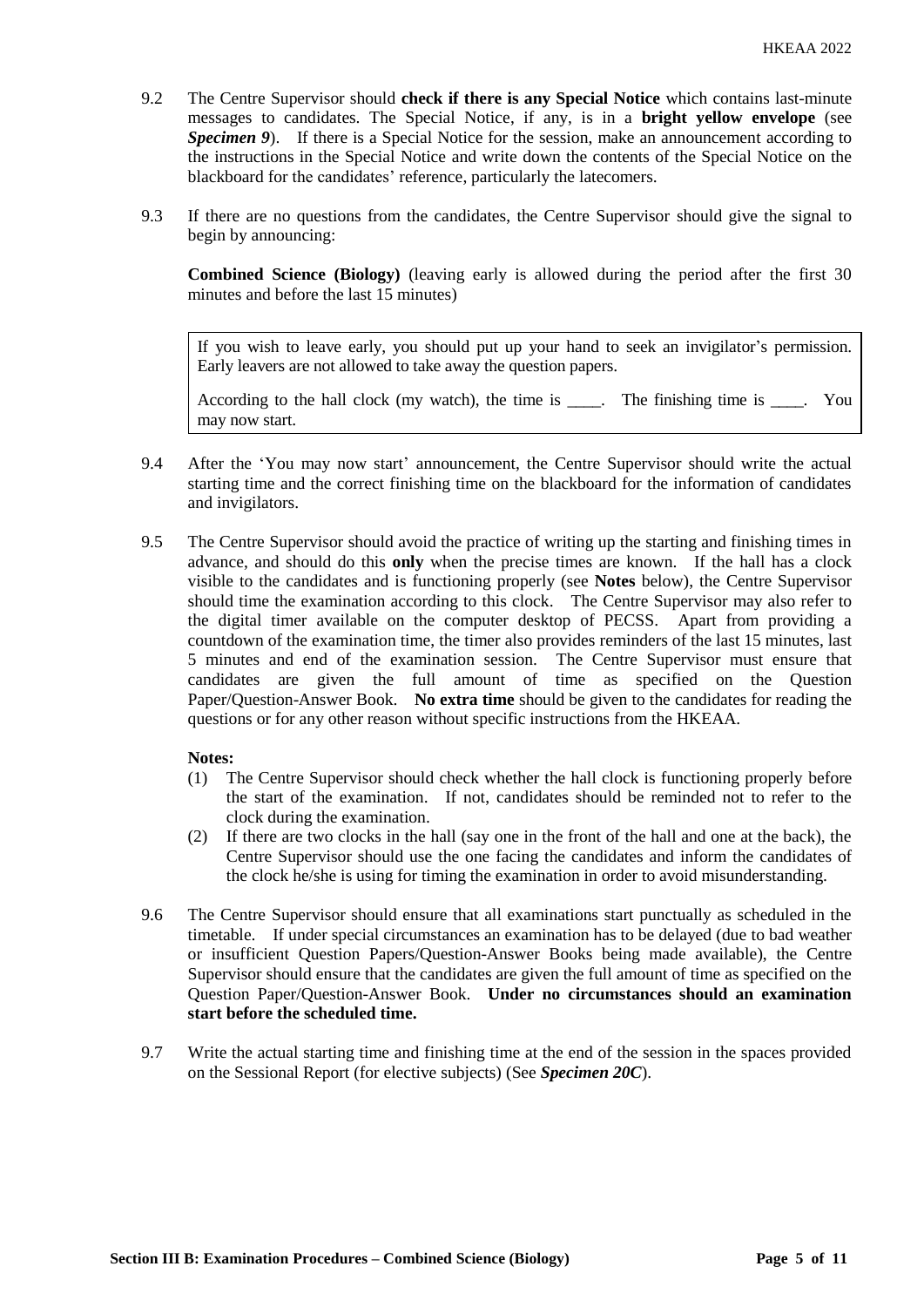## **B. Procedures after the Start of the Examination**

## **10. Checking the Admission Forms and Identification Documents**

Please refer to *Section III A paragraph 3* for details.

#### **11. Taking of Candidates' Attendance**

Please refer to *Section III A paragraph 4* for details.

#### **12. Collecting Question Papers and answer books from vacant seats**

12.1 **30 minutes** after the start of the examination, ask the invigilators to collect the Question Paper/ Question-Answer Book/MC answer sheet/barcode sheet from each vacant seat and return them to the Centre Supervisor. The Centre Supervisor is advised to put the blank Question-Answer Books/MC answer sheets inside a designated box/plastic bag to avoid mixing them up with the candidates' scripts to be collected at the end of the examination.

The Centre Supervisor should ask the invigilators to select 'Recording Absentees' from the Main Menu of their barcode scanner, scan the barcode sheets of the absentees, and upload the absentees' records to the ASTS programme before the absentees' barcode sheets are put inside the barcode sheet envelope (see *Specimen 30B*).

# 12.2 **The school should return the surplus Multiple-Choice Question Papers for Section A and Question-Answer Books for Section B of Combined Science (Biology), Combined Science (Chemistry) and Combined Science (Physics) to the HKEAA**.

12.3 In the case of a candidate **requesting to have another Question-Answer Book**, the request should not normally be accepted. Supplementary answer sheets should be supplied.

#### **13. Early leavers**

- 13.1 Early leave is not allowed for the Listening papers and Multiple-Choice papers (i.e. Music Paper 1/Mathematics Compulsory Part Paper 2/Economics Paper 1).
- 13.2 For other subjects/papers, candidates may leave the examination room after the first 30 minutes of the session to 15 minutes before the end of the session. Candidates wishing to leave during the permitted time must raise their hand to summon an invigilator. Before a candidate is given permission to leave, the invigilator should ensure that (1) the candidate number has been put down and barcode labels have been affixed in the designated spaces of the answer script even if no attempt has been made to answer any questions; and (2) the question number box on each page of the answer script has been marked. **Early leavers are not allowed to take away the Question Papers.**
- 13.3 The Centre Supervisor should report in detail (time of the incident, circumstances, etc.) any candidate who has left the examination room without permission or who has taken away the Question Paper on Report Form SR4g (see *Specimen 23A*).
- 13.4 If a candidate claims to be sick and wishes to leave outside the permitted time, he/she should state his/her reasons on Report Form SR4g for follow up by the HKEAA. He/she has to write his/her name and address in the space provided on the form. Please complete the attendance taking for the candidate and follow the script collection procedures as described in *paragraph 13.2* before letting the candidate leave.
- 13.5 The Question Papers and answer scripts of early leavers should be left on the candidates' desks. **The answer scripts should be collected at the end of the session together with those of other candidates** and placed in the appropriate script envelope.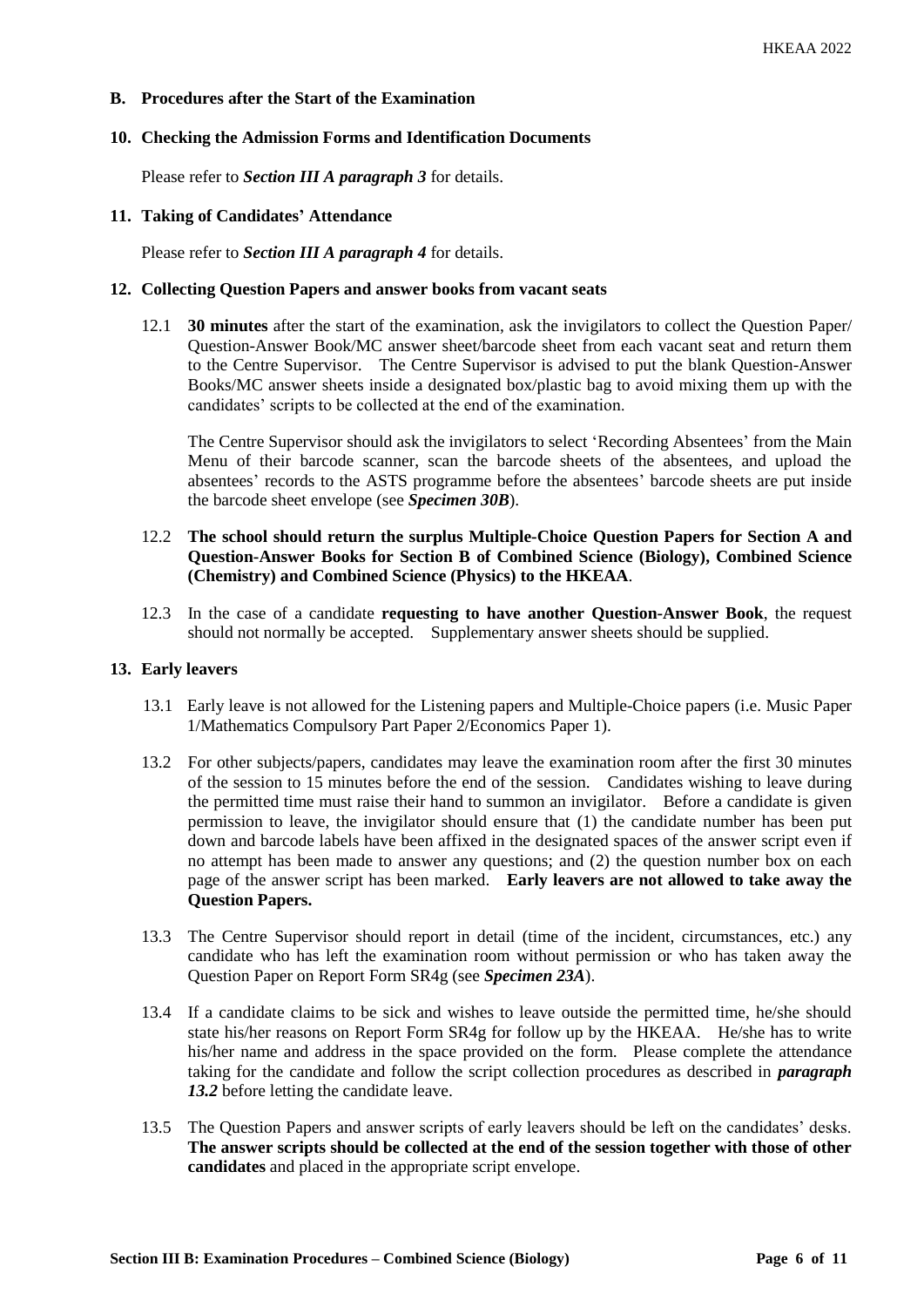## **14. Questions raised by candidates**

Please refer to *Section III A paragraph 5* for details.

#### **15. Toilet arrangements**

Please refer to *Section III A paragraph 6* for details.

## **C. Report Forms**

- **16. If the Centre Supervisor wishes to make a report about the conduct of the examination, he/she can use the following report forms:**
	- Form SR1 Candidates without Admission Form/Identification Document
	- Form SR3 Candidates Attended the Wrong Examination Centre/Subject/Paper/Module/ Language Version not on Admission Form
	- Form  $SR4g$  Examination Irregularities (cheating/insufficient papers/candidates' disobeying the 'Stop working' instructions, etc.)
	- Form SR4b Examination Irregularities (Barcodes)
	- Form SR4c Examination Irregularities (Calculators)<br>Form SR4p Examination Irregularities (Mobile
	- Form  $SR4p$  Examination Irregularities (Mobile Phones/Electronic Devices/Sounding Devices)
	- Form SR4t Candidates Going to the Toilet<br>Form SR4i Examination Irregularities (Inv.
	- Examination Irregularities (Invigilators)
	- Sessional Report (for elective subjects)

## **D. End of Examination**

## **17. Eighth announcement (Reminding candidates of the time left)**

17.1 15 minutes before the end of the session, the Centre Supervisor should announce:

## **Combined Science (Biology)**

You have 15 minutes left. You are not allowed to leave the examination room until you are told to do so.

Make sure you have written your Candidate Number and name, stuck a barcode label and signed on the MC answer sheet. Also, make sure you have written your Candidate Number and stuck barcode labels in the designated spaces of the Question-Answer Book.

No extra time will be given to candidates for sticking the barcode labels after the 'Stop working' announcement.

17.2 5 minutes before the end of the session, the Centre Supervisor should announce:

You have 5 minutes left. Make sure you have written your Candidate Number and stuck barcode labels in the designated spaces on the MC answer sheet, Question-Answer Book and all supplementary answer sheets or graph paper.

## **Remember to enter the question number and mark the question number box on all appropriate pages.**

Cross out all unwanted materials. You will *NOT* be allowed to work on your MC answer sheet, Question-Answer Book and supplementary answer sheets or graph paper including affixing barcode labels, using an eraser, filling in question numbers or holding any stationery after the 'Stop working' announcement.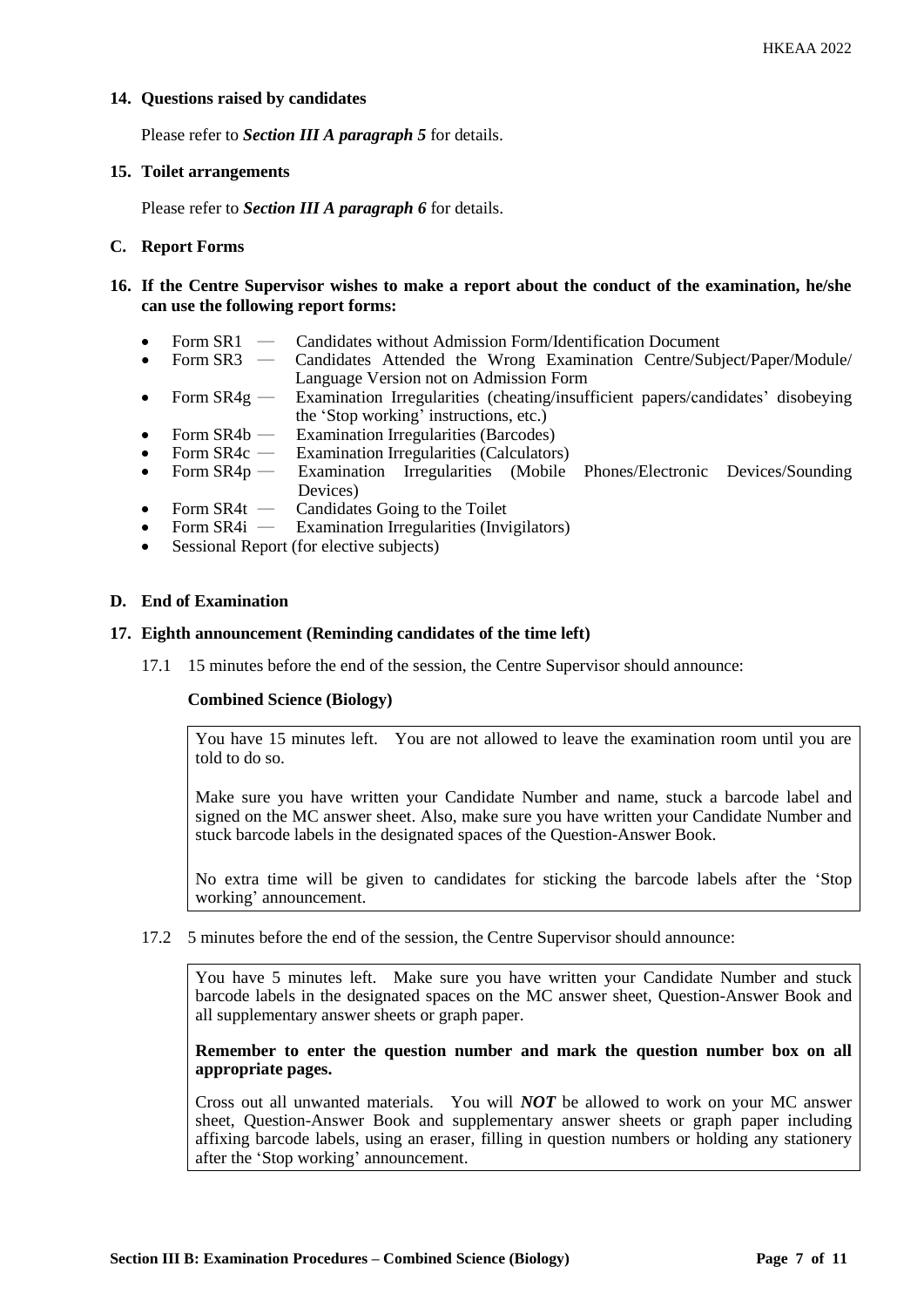## **18. Ninth announcement ('Stop working' instruction)**

18.1 When time is up, announce:

## **Combined Science (Biology)**

The time now is \_\_\_\_\_. Time is up. Stop working. Put down all your stationery. **(Pause for 10 seconds to ensure that all candidates are complying with the instructions^)**

Do not pack your personal belongings until you are told to do so. Close your Question Paper and Question-Answer Book. You must not work on your answers or affix barcode labels now, otherwise you will receive a mark penalty. (Pause)

The MC answer sheet and Question-Answer Book will be collected separately. If you have supplementary answer sheets, tie them in your Question-Answer Book with the piece of string provided. Put your Question-Answer Book and MC answer sheet next to the unused barcode labels. They will also be collected separately. The Question Paper for Section A will also be collected.

Make sure that your Admission Form and identification document do not get included in your answer script.

- **^** During the 10-second pause after *'Put down all your stationery'* is announced, the Centre Supervisor should stay on the stage to ensure that the candidates follow the instructions and invigilators should check if any candidates are still working on their answer scripts (including writing, erasing/crossing out answers, holding any stationery, affixing barcode labels or filling in question numbers).
- 18.2 For handling cases of candidates disobeying the 'Stop working' instruction, please refer to *Section IV paragraph 19*.

#### **19. Tenth announcement (Collection of answer scripts)**

19.1 The Centre Supervisor should announce:

#### **Combined Science (Biology)**

Your Question-Answer Book and MC answer sheet will be collected now. Stay in your seat quietly until you are told to leave.

While collecting the answer scripts, if you are found not having stuck a barcode label on the cover of the Question-Answer Book or the MC answer sheet, to facilitate scanning, the invigilator will let you stick the label on the cover or the MC answer sheet under supervision. You are required to complete a report form before leaving the examination room.

- 19.2 The Centre Supervisor should assign the invigilators to collect separately the answer scripts, rough-work sheets, barcode sheets (with/without remaining barcode labels) and **question papers [for Combined Science (Biology) Section A, Combined Science (Chemistry) Section A and Combined Science (Physics) Section A only)]**, etc.
- 19.3 While collecting the Question-Answer Books/MC answer sheets, if an invigilator discovers that **a candidate has not put down his/her candidate number on the cover of his/her Question-Answer Book/MC answer sheet, the candidate can be allowed to write his/her candidate number on the cover/MC answer sheet only under the supervision of the invigilator. However, the candidate should not be allowed to fill in the question number boxes.**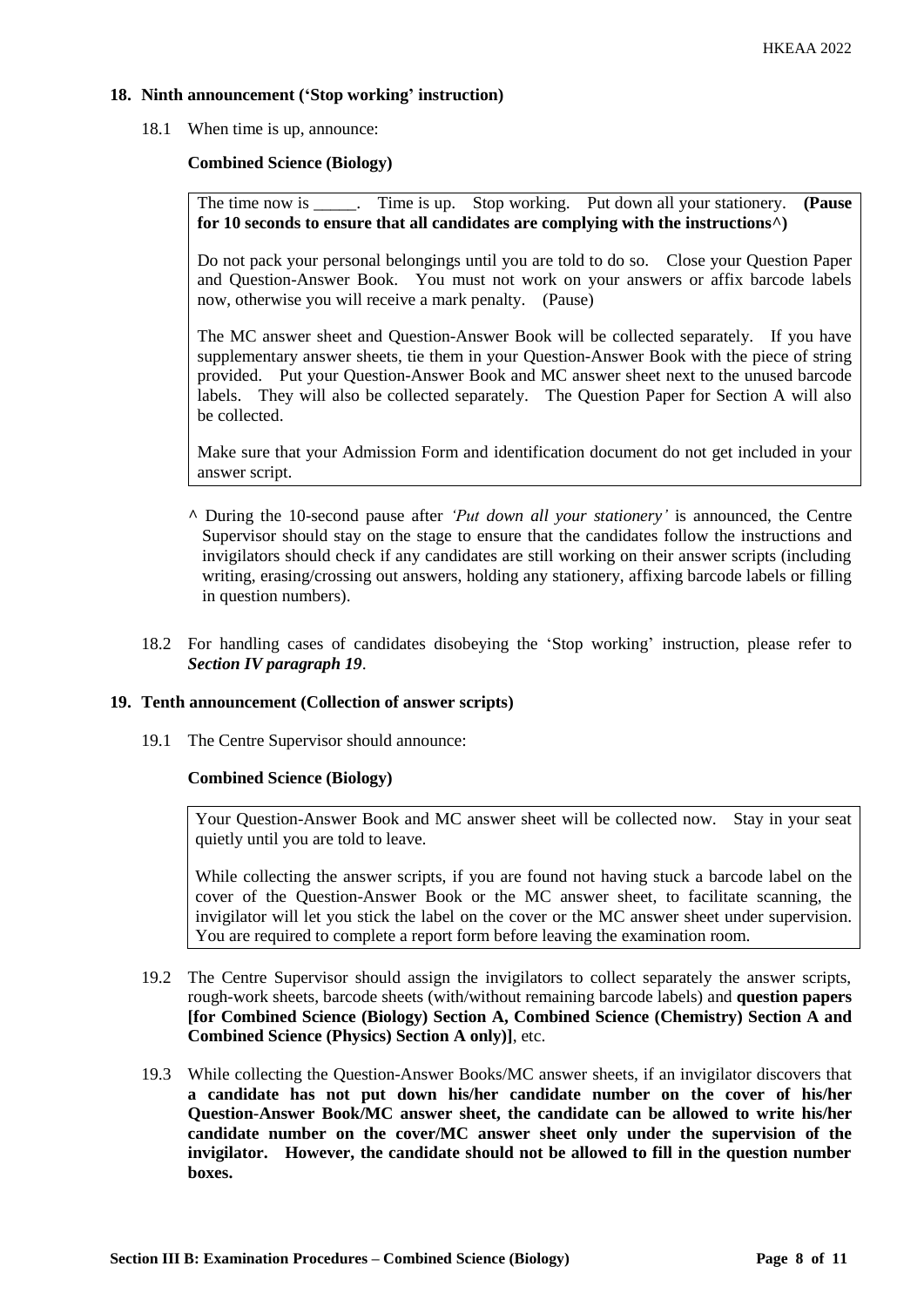19.4 While collecting the Question-Answer Books/MC answer sheets, if an invigilator discovers that **a candidate has not stuck any barcode labels on the cover of the Question-Answer Book/MC answer sheet, to facilitate scanning, the candidate should be asked to stick the barcode label on that cover/MC answer sheet under the supervision of the invigilator. A report must be made on Report Form SR4b. The candidate should be asked to sign the report form.** 

#### **20. Checking of answer scripts collected**

- 20.1 The answer scripts should be collected in candidate number order, with the smallest candidate number on top.
- 20.2 Ask the invigilators to scan the barcode labels on the scripts, including those using spare barcode labels. After scanning all answer scripts, invigilators should place the barcode scanners on the cradle for data transmission.
- 20.3 **The Centre Supervisor should check the 'Summary Report' and the 'Discrepancy Report' in the ASTS programme to ensure that the number of candidates present tallies with the number of collected scripts.** If there is a discrepancy between the attendance records and the scripts' records, the relevant information will be shown in the 'Discrepancy Report' in the ASTS programme. The Centre Supervisor should investigate the irregularities immediately. Please refer to the 'ASTS User Guide' where necessary.
- 20.4 If, at the time of scanning the barcode labels on the scripts, an invigilator discovers that a candidate has not stuck any barcode label on the cover of the Question-Answer Book/MC answer sheet, the Question-Answer Book/MC answer sheet need not be scanned. The matter must be reported to the Centre Supervisor immediately and recorded on Report Form SR4b. The case will be shown in the 'Discrepancy Report' of the ASTS programme.

The Centre Supervisor should, under the page of 'Answer Script', select the relevant candidate and click 'Edit' manually to update the script record. The candidate's script record should be updated as follows:

- (i) from '0/1' to ' $\checkmark$ ' (for examinations using 1 answer book)
- (ii) from '1/2' to ' $\checkmark$ ' (for examinations using 2 answer books and 1 answer book has been scanned while the other cannot be scanned)
- (iii) from '0/2' to ' $\checkmark$ ' (for examinations using 2 answer books and both answer books cannot be scanned).

The completed Report Form SR4b and the Question-Answer Book/MC answer sheet should be placed in the **Envelope for Special Reports & Related Scripts/Answer Sheets**.

20.5 The Centre Supervisor should put down the total number of scripts collected in the appropriate spaces on the Sessional Report (for elective subjects).

#### **21. Eleventh announcement (Dismissal of candidates)**

21.1 On completion of the collection and checking of all answer scripts, the Centre Supervisor should announce:

#### **Combined Science** (**Biology)**

You may now pack your personal belongings. Make sure you have your Admission Form, identification document and other personal belongings. (Pause) You may now leave.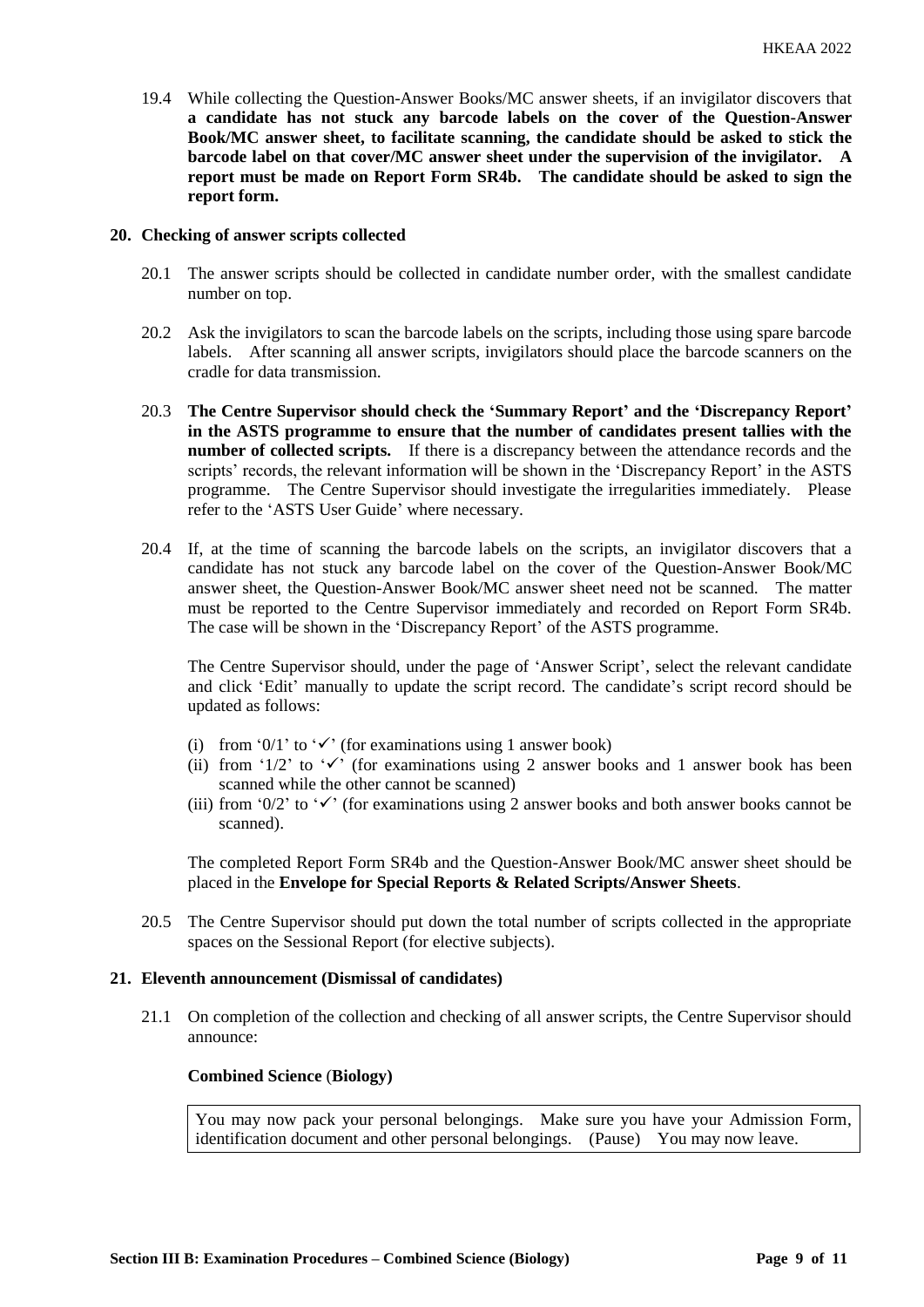21.2 In the case of a candidate reporting any irregularity concerning the examination (e.g. requests a realignment of his/her MC answers), the Centre Supervisor should record the details of the irregularity (such as whether the case was reported before or after the dismissal of candidates) on Report Form SR4g so that follow-up action can be taken by the HKEAA.

## **22. Completing the Sessional Report (for elective subjects)**

The Sessional Report (for elective subjects) should be completed by the Centre Supervisor and two invigilators (including one invigilator not provided by the centre school). This report need not be returned daily. It should be returned to the Scripts Collection Centre after the very last HKDSE examination session in the centre.

## **23. Packing of scripts and examination materials**

23.1 The Centre Supervisor should refer to the Script Envelope Summary (see *Specimen 26B*) for the number of pre-printed script envelopes provided to the centre. The answer scripts should be placed in the appropriate script envelopes (see *Specimen 26A*) in candidate number order according to the candidate number ranges printed on the script envelope labels. The number of scripts inside should be written on each of the envelopes. Each envelope should be sealed with a piece of Security Adhesive Tape. The Centre Supervisor and one invigilator should then sign on the flap of the envelope across the tape (see *Specimen 27*). The envelopes must be tied with a piece of string for carrying purposes.

**For Combined Science (Biology), Combined Science (Chemistry) and Combined Science (Physics), all used (collected from the candidates) and unused Question Papers for Section A and unused Question-Answer Books for Section B should be placed in the envelope for 'Return of Unused/Used/Unattempted Question Papers/Question-Answer Books' (see**  *Specimen 37***).**

23.2 The MC answer sheets (absentees excluded) should be placed in the original answer sheet folder (see *Specimen 28*) which should then be placed in the clear plastic bags provided. The plastic bags should be sealed with Security Adhesive Tape. Do not bend or tie the folders. Except for the last folder, answer sheets of candidates (absentees excluded) from each 100 seats should be placed in one folder, e.g.

#### **Seat Number Range Folder**

| $001-100$ |                  | $\frac{1}{\sqrt{1}}$ If there are absentees, the folder |
|-----------|------------------|---------------------------------------------------------|
| 101-200   |                  | $2 \rightarrow$ will have fewer than 100 MC             |
| 201-247   | $\overline{3}$ J | answer sheets                                           |

#### 23.3 **Items to be placed in the normal script envelopes/MC answer sheet folders:**

#### **Scripts/answer sheets of**

- (1) candidates who are present (including latecomers, early leavers and additional candidates);
- (2) candidates who cannot produce their Admission Forms but can produce their identification documents and the candidate numbers claimed can be verified;
- (3) candidates whose Admission Forms do not bear their photographs and who cannot produce their identification documents but their personalised barcode sheets can be found at the centre;
- (4) candidates who have disobeyed the 'Stop working' instruction;
- (5) candidates whose calculators do not have the 'H.K.E.A.A. APPROVED' or 'H.K.E.A. APPROVED' label but the calculators are on the Permitted List.